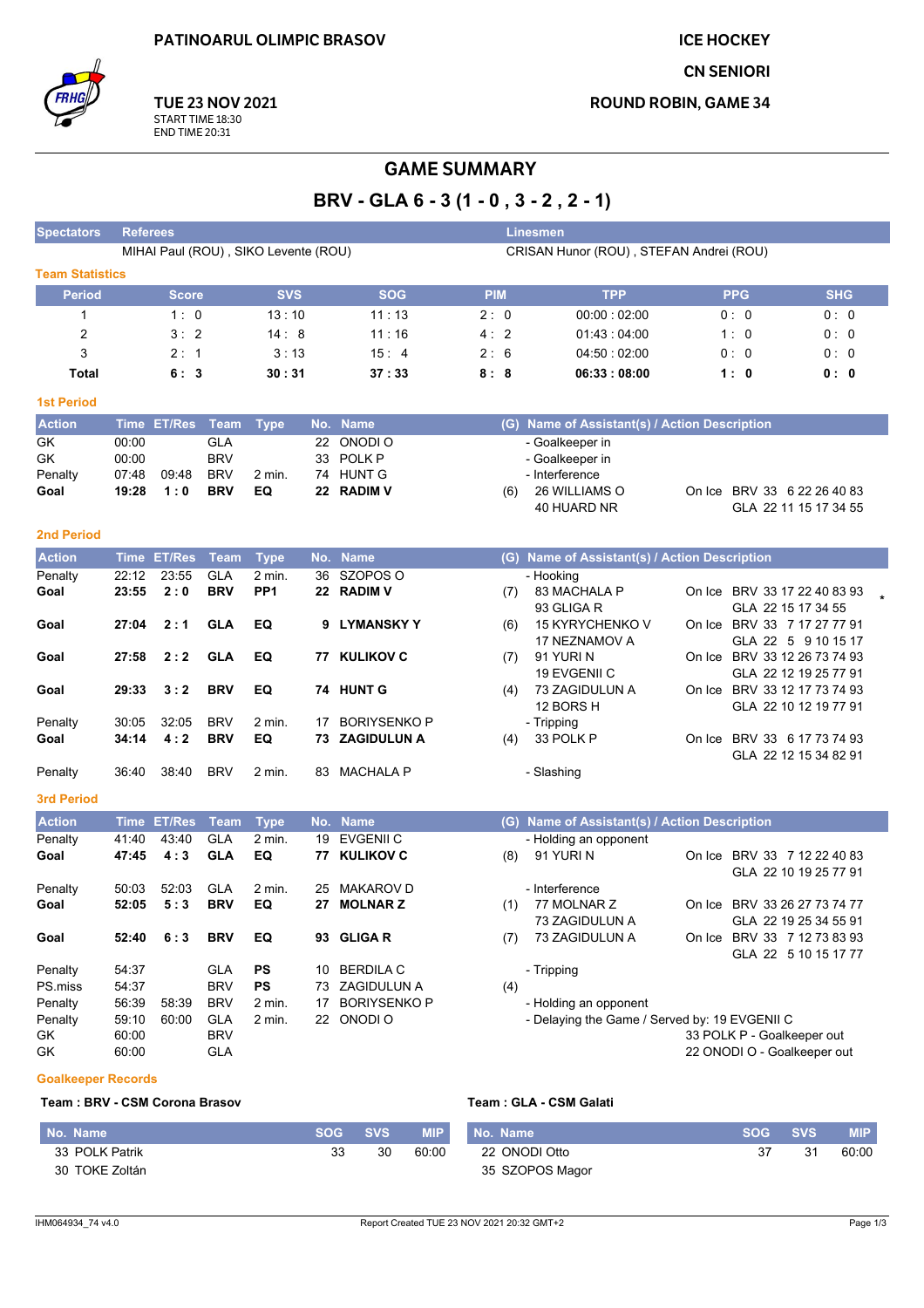**ICE HOCKEY CN SENIORI** 



**Game Statistics** 

**TUE 23 NOV 2021** START TIME 18:30<br>END TIME 20:31

| Team: BRV (Blue) |                             |          |              |                |                |              |                |                  |           |                      |             |
|------------------|-----------------------------|----------|--------------|----------------|----------------|--------------|----------------|------------------|-----------|----------------------|-------------|
|                  | Head Coach: MACQUEEN Dave   |          |              |                |                |              |                |                  |           | <b>Shots on Goal</b> |             |
| No. Pos.         | <b>Name</b>                 | G        | A            | P              | <b>PIM</b>     | 1            | $\overline{2}$ | $\overline{3}$   | <b>OT</b> | <b>TS</b>            | $+/-$       |
| 7D               | <b>RASULOV Timur</b>        | 0        | 0            | $\Omega$       | 0              | 0            | 0              | 0                |           | $\Omega$             | $-1$        |
| 17 F             | <b>BORIYSENKO Pavlo</b>     | 0        | 0            | 0              | 4              | 0            | 0              |                  |           |                      | $+1$        |
| 22 F             | RADIM Valchar +A            | 2        | $\Omega$     | $\overline{2}$ | $\mathbf 0$    | 3            | 4              | 2                |           | 9                    | 0           |
| 40 F             | <b>HUARD Nicklas Robert</b> | 0        | 1            |                | 0              |              |                |                  |           | 3                    | 0           |
| 83 F             | <b>MACHALA Patrik</b>       | 0        |              |                | $\overline{2}$ | $\mathbf 0$  | 0              | $\pmb{0}$        |           | 0                    | $+1$        |
| 12 D             | <b>BORS Huba</b>            | 0        |              |                | 0              | 2            | 0              | 0                |           | $\overline{2}$       | $\Omega$    |
| 26 D             | <b>WILLIAMS Owen</b>        | 0        | 1            |                | 0              | 0            |                | $\boldsymbol{2}$ |           | $\mathsf 3$          | $+1$        |
| 73 F             | <b>ZAGIDULUN Albert</b>     |          | 3            |                | $\mathbf 0$    | 3            |                | 2                |           | 6                    | $+3$        |
| 74 F             | HUNT Garet +A               |          | 0            |                | $\overline{c}$ | 0            |                |                  |           | $\overline{2}$       | $+2$        |
| 93 F             | GLIGA Roberto +C            |          | 1            | $\overline{2}$ | $\Omega$       | $\mathbf{1}$ |                | 3                |           | 5                    | $+2$        |
| 6 D              | <b>CHERNYUK Konstantin</b>  | 0        | 0            | 0              | 0              | 0            |                | 0                |           |                      | $+2$        |
| 18 D             | <b>GAJDO Tamas</b>          | 0        | 0            | 0              | 0              | 0            | $\Omega$       | $\mathbf 0$      |           | 0                    | $\mathbf 0$ |
| 27 F             | <b>MOLNAR Zsombor</b>       |          | 0            |                | $\Omega$       |              | 0              | 3                |           | 4                    | 0           |
| 77 F             | <b>MOLNAR Zoltan</b>        | 0        | 1            |                | 0              | 0            | 0              | 0                |           | 0                    | 0           |
| 91 F             | <b>KOVACS Matyas</b>        | $\Omega$ | $\mathbf{0}$ | $\mathbf{0}$   | $\Omega$       | $\mathbf{0}$ | 1              | $\mathbf 0$      |           |                      | $-1$        |
| 11 F             | <b>VASILE Nicolae Rares</b> | 0        | 0            | 0              | 0              | 0            | 0              | 0                |           | 0                    | 0           |
| 70 D             | <b>RADULY Norbert</b>       | 0        | 0            | 0              | 0              | 0            | 0              | 0                |           | 0                    | 0           |
| 72 F             | SZOCS Zalan                 | 0        | 0            | 0              | 0              | 0            | 0              | 0                |           | 0                    | 0           |
| 92 F             | <b>VASILE Andrei</b>        | $\Omega$ | $\Omega$     | $\Omega$       | $\Omega$       | $\mathbf{0}$ | $\Omega$       | $\Omega$         |           | $\Omega$             | $\Omega$    |
| 30 GK            | <b>TOKE Zoltán</b>          | 0        | 0            | 0              | 0              | 0            | 0              | 0                |           | 0                    |             |
| 33 GK            | <b>POLK Patrik</b>          | 0        |              |                | 0              | 0            | $\Omega$       | 0                |           | 0                    |             |
| <b>Total</b>     |                             | 6        | 10           | 16             | 8              | 11           | 11             | 15               |           | 37                   |             |

| Team : GLA (White) |                            |              |                |                  |                |                         |                         |                         |           |                      |             |
|--------------------|----------------------------|--------------|----------------|------------------|----------------|-------------------------|-------------------------|-------------------------|-----------|----------------------|-------------|
|                    | Head Coach: KINGA Vladimir |              |                |                  |                |                         |                         |                         |           | <b>Shots on Goal</b> |             |
| No. Pos.           | <b>Name</b>                | G            | $\mathbf{A}$   | P                | <b>PIM</b>     |                         | $\overline{2}$          | 3                       | <b>OT</b> | <b>TS</b>            | $+/-$       |
| 11 F               | <b>IVACSON Roland</b>      | $\Omega$     | 0              | $\Omega$         | 0              | 0                       | 0                       | 0                       |           | 0                    | $-1$        |
| 15 F               | KYRYCHENKO Vitalii +A      | 0            |                |                  | 0              | 2                       | 3                       | 0                       |           | 5                    | $-2$        |
| 17 F               | NEZNAMOV Aleksander        | 0            |                |                  | $\mathbf{0}$   |                         | $\overline{2}$          | $\mathbf 0$             |           | 3                    | $-1$        |
| 34 D               | YEMILIANENKO Evgeni        | 0            | 0              | 0                | 0              |                         | 0                       | 0                       |           |                      | $-3$        |
| 55 D               | <b>KAPILETSS Siarhei</b>   | $\mathbf 0$  | 0              | $\Omega$         | 0              | 0                       | 0                       |                         |           |                      | $-2$        |
| 5 D                | <b>HILDEBRAND Szabolcs</b> | 0            | 0              | $\Omega$         | 0              | 0                       | 0                       | 0                       |           | 0                    | 0           |
| F<br>9             | <b>LYMANSKY Yevgeni</b>    |              | 0              |                  | 0              | 0                       |                         | 0                       |           |                      | $+1$        |
| 10 D               | BERDILA Catalin +C         |              | 0              | 0                | $\pmb{0}$      | $\overline{\mathbf{c}}$ |                         | 0                       |           | 3                    | 0           |
| 36 F               | SZOPOS Otto                | 0            | $\pmb{0}$      | 0                | $\overline{2}$ | $\overline{2}$          | 0                       | 0                       |           | 2                    | $\mathbf 0$ |
| 82 F               | CONSTANTIN Mircea +A       | $\mathbf 0$  | 0              | $\Omega$         | $\mathbf 0$    | 0                       | 1                       |                         |           | $\overline{2}$       | $-1$        |
| 12 D               | <b>SZOCS Attila</b>        | 0            | 0              | 0                | 0              |                         |                         | 0                       |           | 2                    | $-1$        |
| 19 F               | <b>EVGENII Chemerilov</b>  | 0            |                |                  | $\overline{2}$ |                         |                         | 0                       |           | $\overline{2}$       | $\mathbf 0$ |
| 25 D               | <b>MAKAROV Denis</b>       | 0            | 0              | 0                | $\overline{c}$ |                         | 3                       | 0                       |           | 4                    | $+1$        |
| 77 F               | <b>KULIKOV Constantin</b>  | 2            | $\mathbf 0$    | $\boldsymbol{2}$ | $\pmb{0}$      |                         | $\overline{\mathbf{c}}$ | $\overline{\mathbf{c}}$ |           | 5                    | $\mathbf 0$ |
| 91 F               | <b>YURI Nazarov</b>        | $\mathbf{0}$ | $\overline{2}$ | $\overline{2}$   | $\mathbf{0}$   |                         |                         | $\mathbf{0}$            |           | $\overline{2}$       | $-1$        |
| 23 D               | <b>IONESCU Adrian</b>      | 0            | 0              | 0                | 0              | 0                       | 0                       | 0                       |           | 0                    | 0           |
| 86 F               | <b>TEAMRIUC Vladislav</b>  | $\mathbf 0$  | 0              | $\Omega$         | $\mathbf 0$    | $\mathbf 0$             | $\Omega$                | $\mathbf 0$             |           | $\Omega$             | $\mathbf 0$ |
| 22 GK              | <b>ONODI Otto</b>          | 0            | 0              | 0                | 2              | 0                       | 0                       | 0                       |           | 0                    |             |
| 35 GK              | SZOPOS Magor               | 0            | 0              | 0                | 0              | 0                       | 0                       | 0                       |           | 0                    |             |
| <b>Total</b>       |                            | 3            | 5              | 8                | 8              | 13                      | 16                      | 4                       |           | 33                   |             |